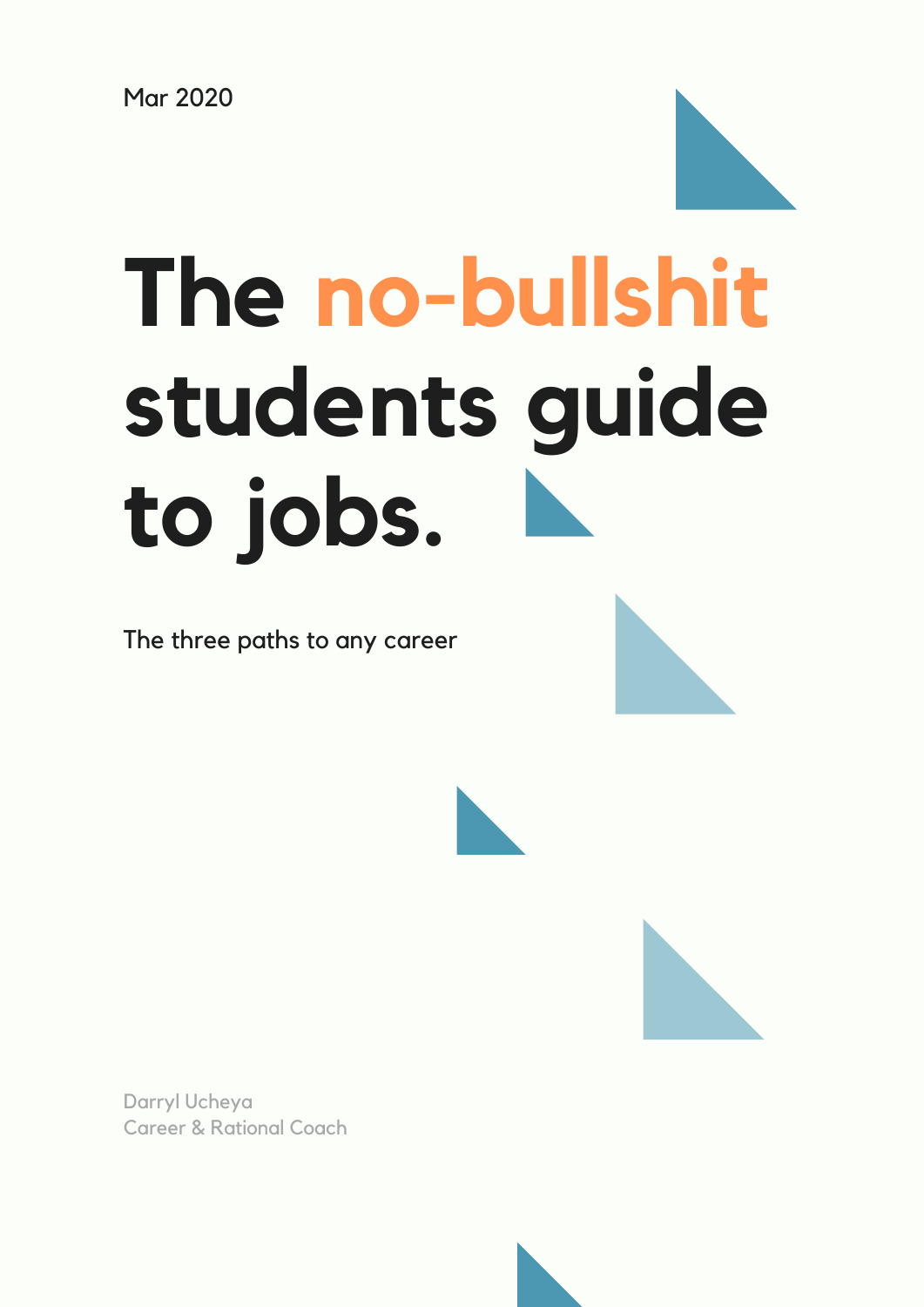There are basically three paths you can take towards any desired career. Whether you're currently at the internship stage or you're ready for a full time job, the same principles apply. They are as follows:

- The easy path
- The average path
- The hard path

# **The easy path**

If you choose to follow the easy path, you'll have predictable success at identifiable moments in your journey. This part requires the satisfaction of three criteria at most:

### **1. Identify your desired occupation as early as possible:**

The clarity a destination provides is priceless.

For example, aspiring lawyers know exactly what they have to do. They earn an undergrad in their desired field, they sit for the LSAT, then go to law school.

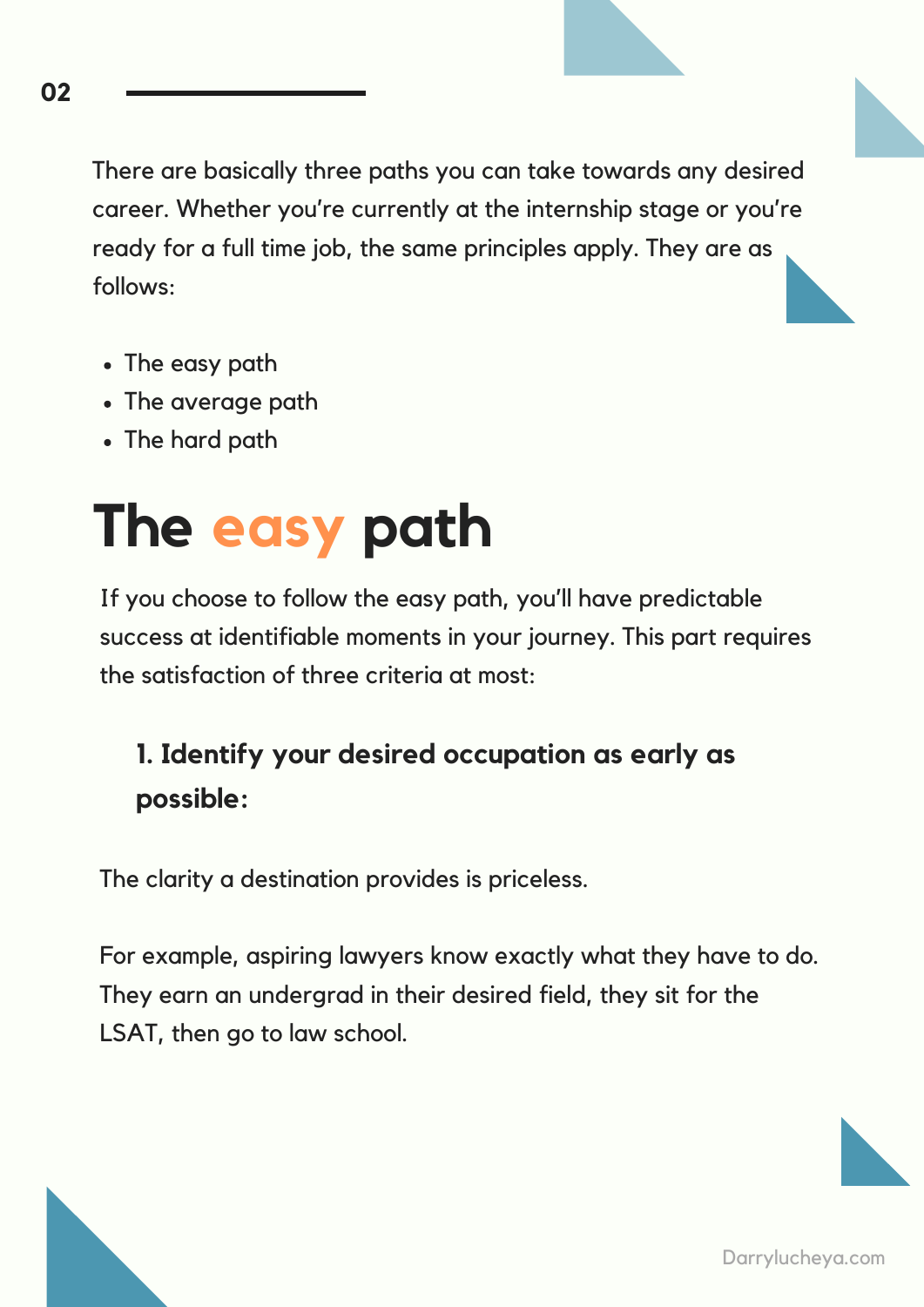At the end of it all, they are Lawyers. At the beginning of the journey, because they were clear on the destination, they could then focus on the formula below:



The faster you know where you are headed, the faster you can get there.

#### **2. Attend the best school possible:**

All schools are not made equal. You know this already.

For example, certain companies predominantly hire from IVY League schools. Thus, if you want to end up at one of these workplaces, the easiest way to do it is by attending a school from which they hire - a *target school*.

The most desirable companies have *target schools*. They center their recruiting efforts at these schools, typically because most of their current workforce came from these schools. This doesn't mean that they won't occasionally hire someone from a nontarget.

**03**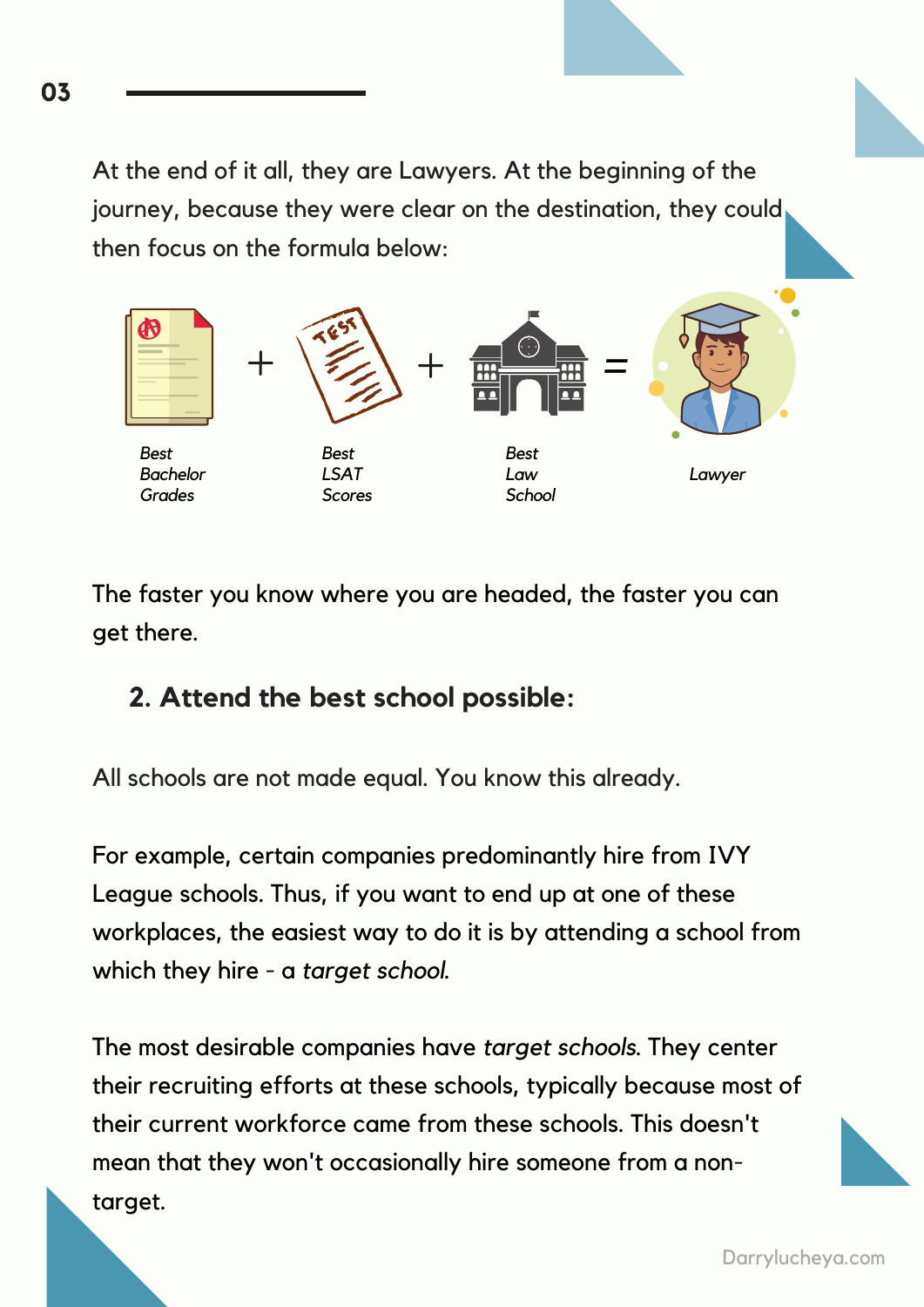However, if you want the easy path, you have to meet them where they are at - at *target schools*. Let the students at nontarget schools compete for the one remaining position, if at all.

#### **3. Get the best grade possible:**

For the most part, grades are the only indication a company has to judge you on paper. All things being equal, a 4.0 GPA student shows better dedication & comprehension of subject matter than a 3.5 student. Therefore, whether or not you're actually better or smarter than your 4.0 rival, they'll get better consideration because of their grades.

Don't give people a reason to count you out. In other words, the easy part is basically you checking off the requirement list plus taking away any reason people might have to pass on you. See illustration below:

| <b>Job Requirements</b>               |            | Easy Hard-ish | Impossible |
|---------------------------------------|------------|---------------|------------|
| <b>Ivy League or Top State School</b> | Yes        | <b>No</b>     | <b>No</b>  |
| $3.8 - 4.0$ GPA                       | <b>Yes</b> | Yes           | No         |
| <b>Bachelors in Business</b>          | <b>Yes</b> | Yes           | Yes        |

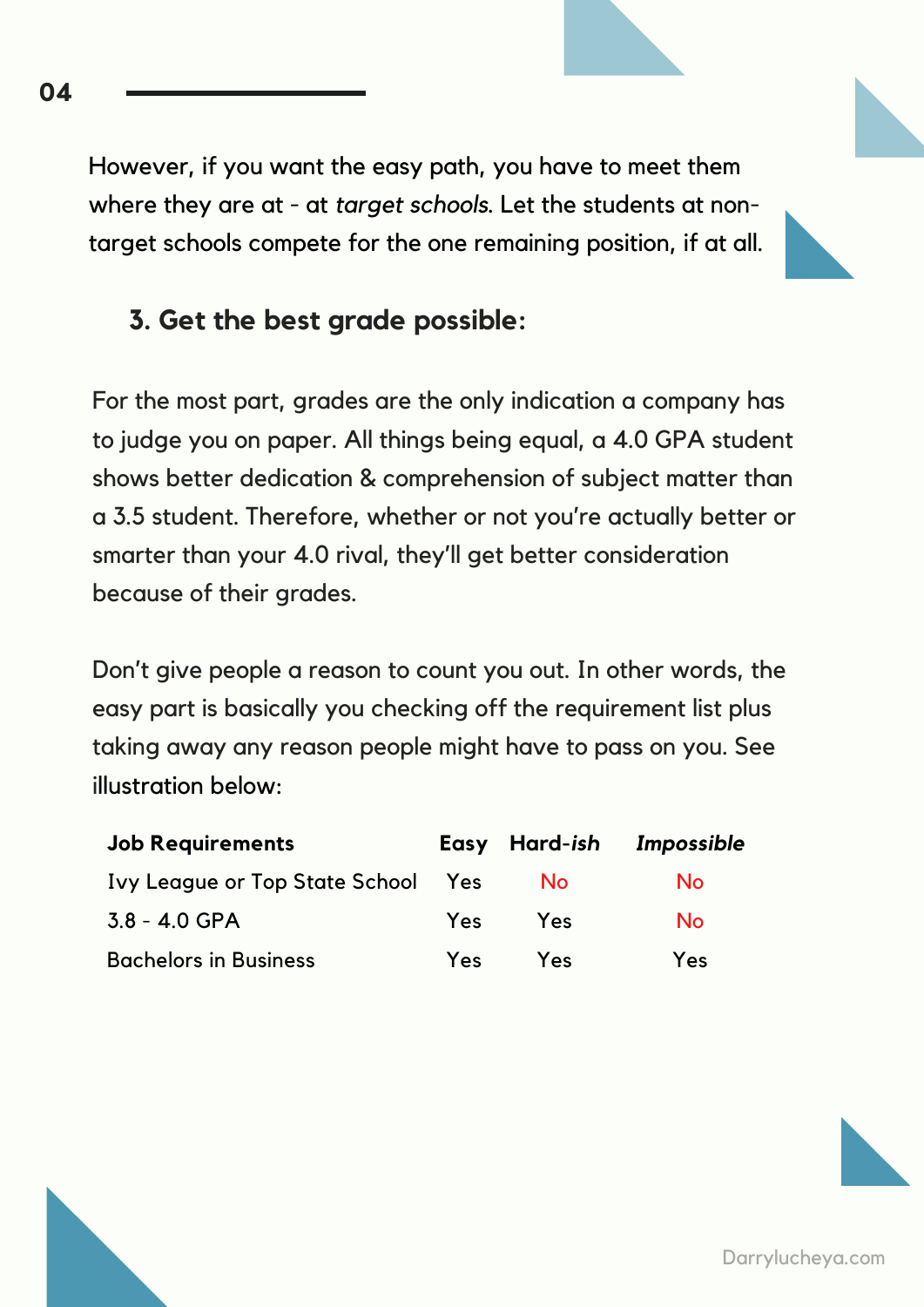### **The average path**

The average path is basically the easy path but with:

- A less than excellent GPA (3.0 3.6)
- And or attending a school one level below a target school.
- And or decided to pursue the career late, thus joining the pipeline after the people who are taking the *easy path.*

## **The hard path**

This is basically that 2.9 GPA that you have to explain every time the big elephant in the room at every interview. That is if you even get an interview.

And or coming from an average school, changed your major once or twice, thus you're starting out pretty late, no prior internships, etc.

The above are generic circumstances. Every individual is able to craft their own story and can go as far as they are willing to work for regardless of GPA and school.

But in general ambition and grit aside, your career path will be determined by planning, grades and your school.

**05**